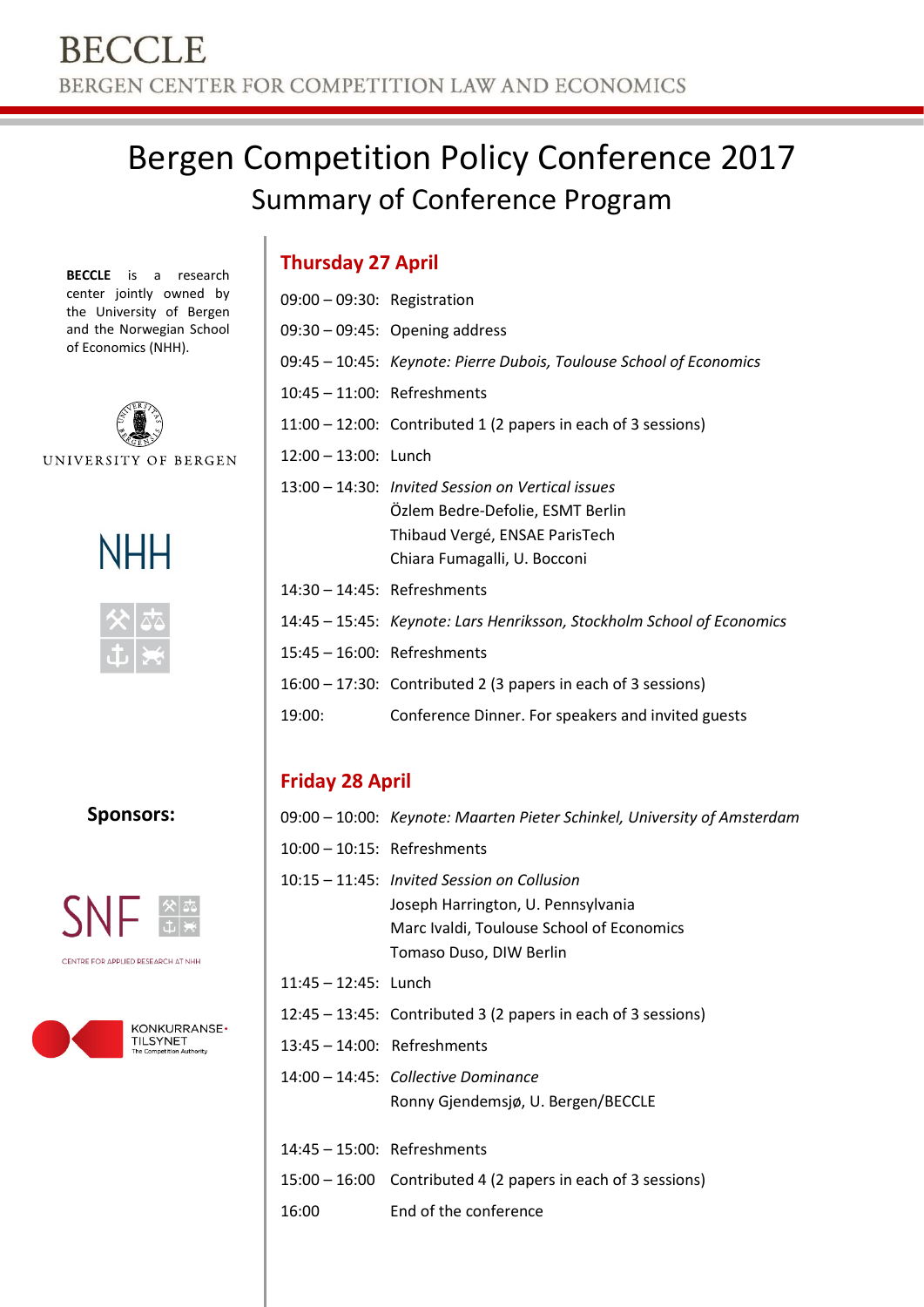## Detailed Conference Program

## **Thursday 27 April**

 $09:00 - 09:30$ Coffee and registration

09:30 – 09:45

#### **Opening address (Aud Agnar Sandmo)**

**Rector NHH Frøystein Gjesdal**

09:45 – 10:45

### **Keynote I (Aud Agnar Sandmo)**

#### **Pierre Dubois (Toulouse School of Economics)**

*"Identifying and estimating margins with vertical contracting"* Chair: Frode Steen (NHH/BECCLE)

| $10:45 - 11:00$              |  |
|------------------------------|--|
| Refreshments                 |  |
| $11:00 - 12:00$              |  |
| <b>Contributed Session I</b> |  |

|           | <b>Aud Agnar Sandmo</b>       | <b>Aud 22</b>                      | <b>Aud 23</b>                    |
|-----------|-------------------------------|------------------------------------|----------------------------------|
|           | <b>R&amp;D</b>                | <b>Mergers</b>                     | State Aid (L&E)                  |
|           | Chair: Pekka Sääskilahti      | Chair: Jean-Marc Zogheib           | Chair: Timothy Wyndham           |
| $11:00-$  | Clemens Fiedler, Tilburg U.,  | Farasat A.S. Bokhari, U. East      | Niklas S. Dürr, ZEW              |
| 11:30     | TILEC.                        | Anglia                             | "Does state aid for broadband    |
|           | "Asymmetric Firms and their   | "Specications in demand            | deployment in rural areas close  |
|           | Willingness to Compete"       | systems for drugs: logits v. aids" | the digital and economic divide" |
|           | Discussant: Pekka Sääskilahti | Discussant: Jean-Marc Zogheib      | Discussant: Timothy Wyndham      |
| $11:30 -$ | Pekka Sääskilahti, Compass    | Jean-Marc Zogheib, Telecom         | Timothy Wyndham,                 |
| 12:00     | Lexecon                       | ParisTech/Orange                   | NHH/BECCLE                       |
|           | "Over-Declaration of Standard | "Merging In-Market vs. Cross-      | "Is reducing VAT on electronic   |
|           | <b>Essential Patents and</b>  | Border: The Impact of Merger       | newspapers consistent with       |
|           | Determinants of Essentiality" | Policy"                            | State aid policy?"               |
|           | Discussant: Clemens Fiedler   | Discussant: Farasat A.S. Bokhari   | Discussant: Niklas S. Dürr       |

12:00 – 13:00 Lunch (canteen)

13:00 – 14:30

## **Invited session I: Vertical issues (Aud Agnar Sandmo)**

Chair: Bjørn Olav Johansen (U. Bergen/BECCLE)

13:00 – 13:30 **Özlem Bedre-Defolie (ESMT Berlin)** "Optimal variety and pricing of a trade platform"

13:30 – 14:00 **Thibaud Vergé (ENSAE ParisTech)** "Partial Exclusion"

14:00 – 14:30 **Chiara Fumagalli (U. Bocconi)** "Dynamic Vertical Foreclosure"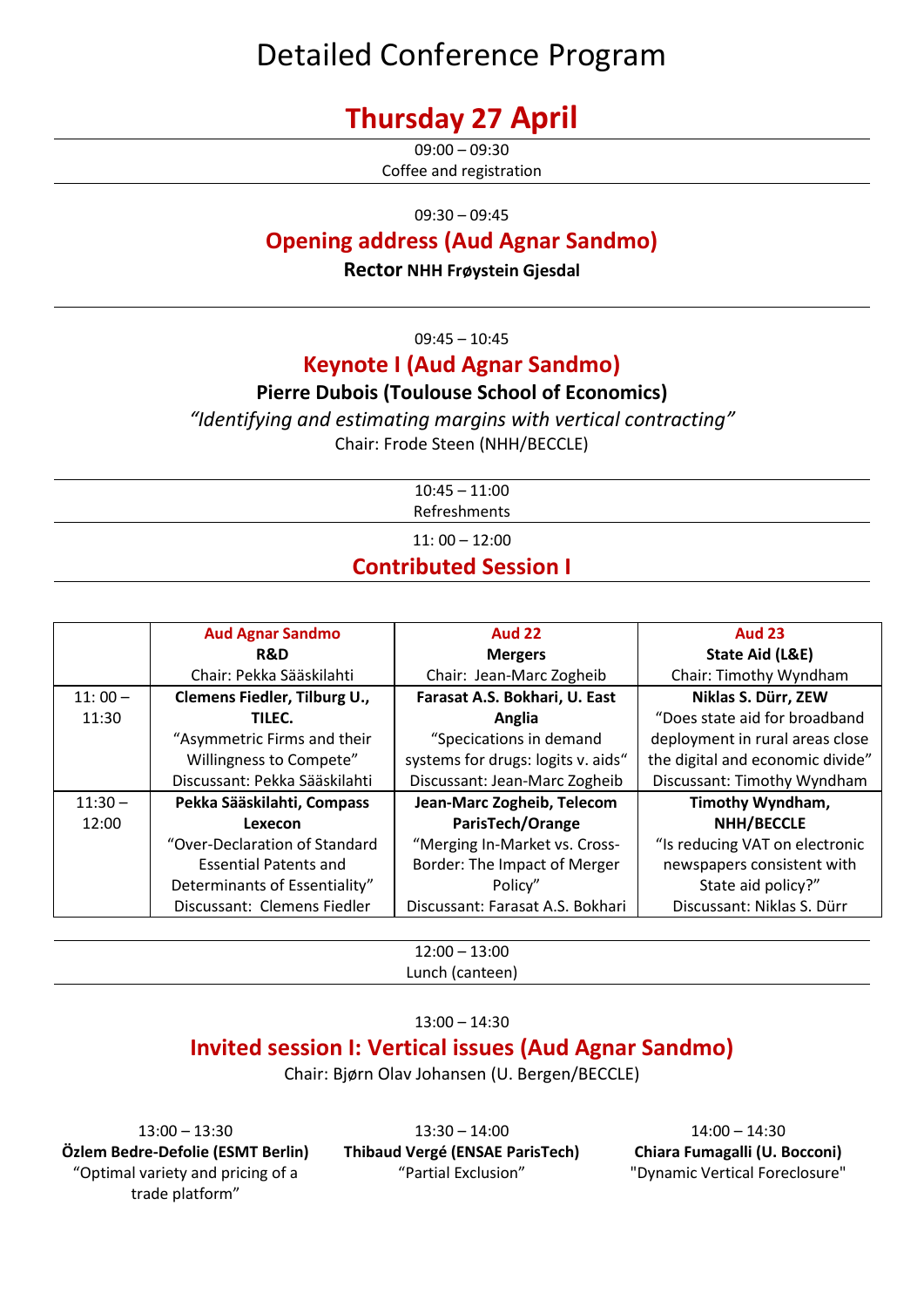| .<br>14::<br>. . 4 J<br>י<br>__ |  |
|---------------------------------|--|
|                                 |  |

14:45 – 15:45

### **Keynote II (Aud Agnar Sandmo)**

#### **Lars Henriksson** (**Stockholm School of Economics**)

#### "*Cartels in public procurement – potential adverse effects of competition law enforcement against tenderers – A critical view of recent case law in Sweden*" Chair: Ronny Gjendemsjø (U. Bergen/BECCLE)

| 16:00<br>$15:45 -$    |
|-----------------------|
| Refreshme<br>snments! |

16:00 – 17:30

#### **Contributed sessions II**

|           | <b>Aud Agnar Sandmo</b>           | <b>Aud 22</b>                     | <b>Aud 23</b>                   |
|-----------|-----------------------------------|-----------------------------------|---------------------------------|
|           | <b>Verticals</b>                  | <b>Collusion</b>                  | <b>Competition law 1:</b>       |
|           | Chair: Marie-Laure Allain         | Chair: Timo Klein                 | Chair: Jotte Mulder             |
| $16:00 -$ | Carlo Reggiani, U. Manchester     | Andrea Günster, ETH Zurich        | Jan Broulik, Tilburg U.         |
| 16:30     | "Hotels, online travel agencies,  | "The Fat Cat Effect of Cartels n" | <b>Economics in Antitrust</b>   |
|           | and price parity                  | Discussant: Rossouw van           | Enforcement and the Private     |
|           | clauses: the Booking.com case"    | Jaarsveld                         | Benefit of Scholarly            |
|           | Discussant: Stéphane Caprice      |                                   | Commentators                    |
|           |                                   |                                   | Discussant: Ronny Gjendemsjø    |
| $16:30 -$ | <b>Stéphane Caprice, TSE/INRA</b> | Rossouw van Jaarsveld,            | Ronny Gjendemsjø, BECCLE        |
| 17:00     | "On the countervailing power of   | Stellenbosch U.                   | Signaling and Article 101 TFEU  |
|           | large retailers when shopping     | "Analysing Recurrent Cartel       | Discussant: Jotte Mulder        |
|           | costs matter"                     | Episodes: A Markov-Switching      |                                 |
|           | Discussant: Marie-Laure Allain    | Application"                      |                                 |
|           |                                   | Discussant: Timo Klein            |                                 |
| $17:00 -$ | <b>Marie-Laure Allain, Ecole</b>  | Timo Klein, U. Amsterdam          | Jotte Mulder, Utrecht Uni       |
| 17:30     | Polytechnique                     | "Collusive Interbank Rates Fixing | EU competition law versus       |
|           | "Vertical Integration as a Source | under Conflicting Portfolio       | private regulation: enabling or |
|           | of Hold-up: an Experiment"        | Exposures"                        | restrictive?                    |
|           | Discussant: Carlo Reggiani        | Discussant: Andrea Günster        | Discussant: Jan Broulik         |
|           |                                   |                                   |                                 |

19:00 Conference Dinner *For speakers and invited guests*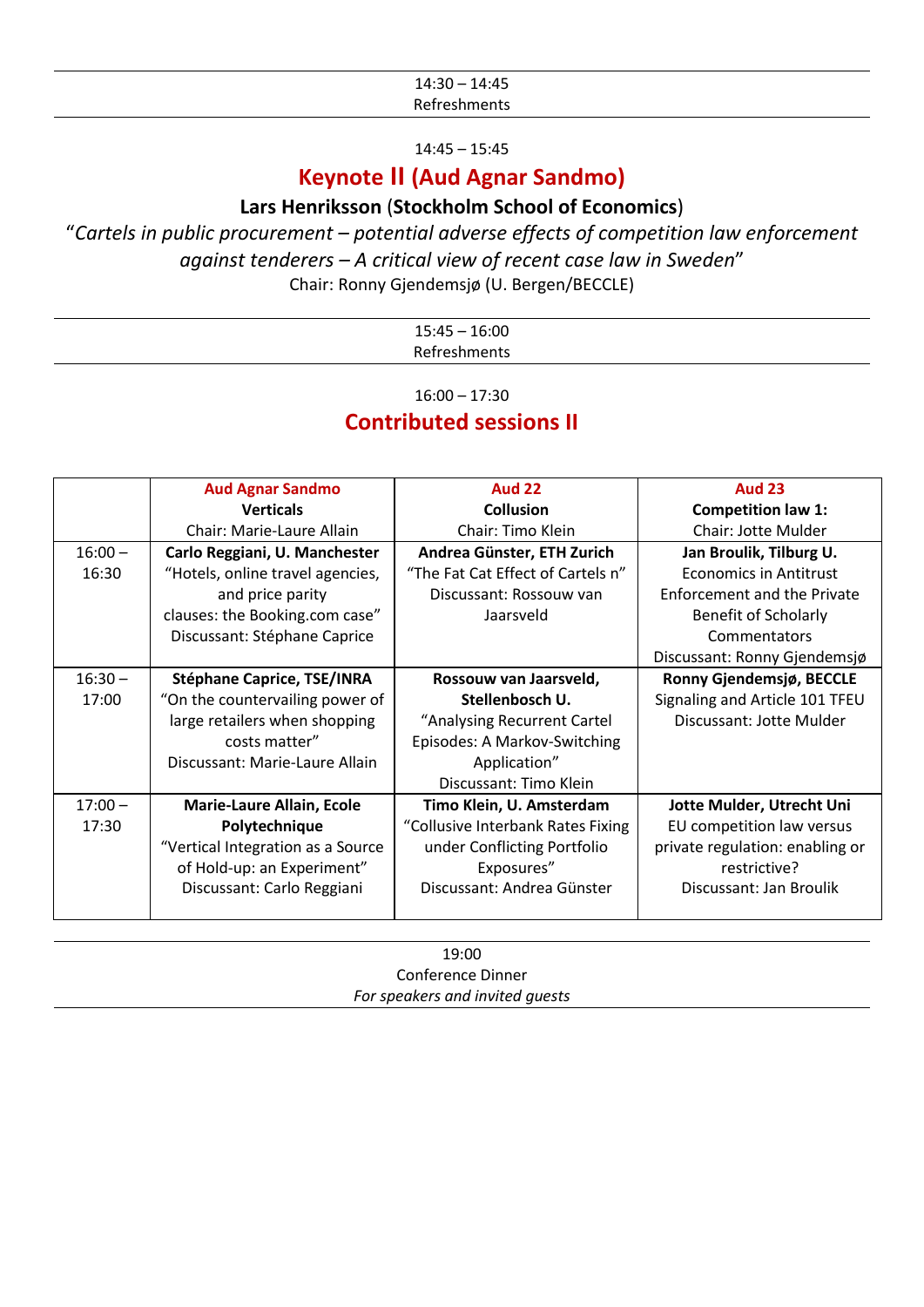## **Friday 28 April**

09:00 – 10:00

## **Keynote III (Aud Agnar Sandmo)**

**Maarten Pieter Schinkel (University of Amsterdam)**

*"Sustainability and Collusion"* Chair: Tommy Staahl Gabrielsen (U. Bergen/BECCLE)

> $10:00 - 10:15$ Refreshments

 $10:15 - 11:45$ 

### **Invited session II: Collusion (Aud Agnar Sandmo)**

Chair: Frode Steen (NHH/BECCLE)

10:15 – 10:45 **Joseph Harrington (U. Pennsylvania)** "Coordination on List Prices and Collusion in Negotiated Prices"

10:45 – 11:15 **Marc Ivaldi (Toulouse School of Economics)** "Predicting coordinated effects "

11:15 – 11:45 **Tomaso Duso (DIW Berlin)** " A Retrospective Study of State Aid Control in the German Broadband Market "

11:45 – 12:45 Lunch (canteen)

12:45 – 13:45

### **Contributed sessions III**

|           | <b>Aud Agnar Sandmo</b>           | <b>Aud 22</b>               | <b>Aud 23</b>                     |
|-----------|-----------------------------------|-----------------------------|-----------------------------------|
|           | <b>Broadband</b>                  | <b>Networks</b>             | <b>Competition Law 2:</b>         |
|           | Chair: Maude Hasbi                | Chair: Florian Szücs        | <b>Chair: Elias Deutscher</b>     |
| $12:45 -$ | Anh T.V. Mai, Södertörn U.        | Morten Sæthre, NHH/BECCLE   | Miroslava Marinova, Uni. of       |
| 13:15     | "The impact of regulation on      | "Price Changes and Inertia: | <b>Reading</b>                    |
|           | broadband diffusion in Europe"    | <b>Evidence from Mobile</b> | "Should the Rejection of the "As  |
|           | Discussant: Maude Hasbi           | Subscriptions"              | Efficient Competitor" test in the |
|           |                                   | Discussant: Florian Szücs   | Intel and Post Danmark II         |
|           |                                   |                             | Judgments Lead to Dismissal of    |
|           |                                   |                             | the Effect- based Approach?"      |
|           |                                   |                             | Discussant: Elias Deutscher       |
| $13:15 -$ | <b>Maude Hasbi, Telecom</b>       | Florian Szücs, WU Vienna    | <b>Elias Deutscher, EUI</b>       |
| 13:45     | ParisTech                         | "Abuse of Dominance and     | The role of personal data and     |
|           | "Impact of Superfast Broadband    | Antitrust                   | privacy in merger analysis - a    |
|           | on Local Economic Growth:         | Enforcement in the German   | critical reassessment of the EU   |
|           | <b>Empirical Evidence Using a</b> | <b>Electricity Market"</b>  | Commission's                      |
|           | Matching Estimator"               | Discussant: Morten Sæthre   | Facebook/WhatsApp decision        |
|           | Discussant: Anh T.V. Mai          |                             | Discussant: Miroslava Marinova    |
|           |                                   |                             |                                   |

13:45 – 14:00 Refreshments